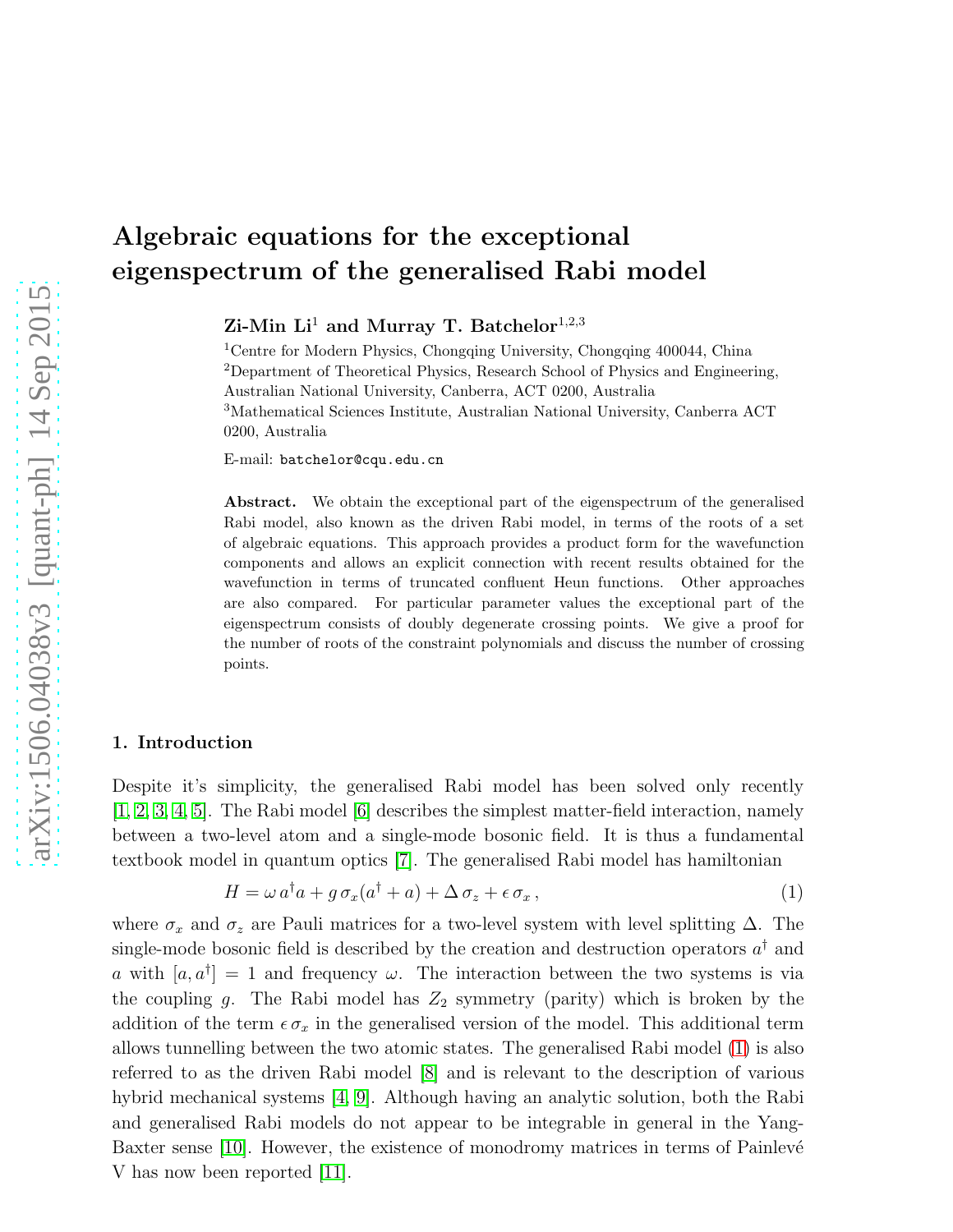The generalised Rabi model [\(1\)](#page-0-0) has been solved in two ways: (i) by mapping the problem to the Bargmann space of analytic functions  $[1, 3]$  $[1, 3]$ , and  $(ii)$  by using the Bogoliubov operator method [\[2\]](#page-12-1). Using the former approach explicit expressions have been obtained [\[4,](#page-12-3) [5\]](#page-12-4) for the wavefunction in terms of confluent Heun functions [\[12\]](#page-12-11).[‡](#page-1-0) Of particular relevance here is the fact that the energy spectrum of the generalised Rabi model, although possessing no parity symmetry, still includes both regular and exceptional parts. The eigenspectrum can be determined from the analytical solution. The exceptional parts, known as Juddian isolated exact solutions [\[16\]](#page-12-12), can be systematically found from the conditions under which the confluent Heun functions are terminated as finite polynomials [\[4\]](#page-12-3). Our interest here is with this exceptional part of the eigenspectrum, which we obtain using a different approach.

Indeed the exceptional part of the Rabi model eigenspectrum has been obtained using a number of different (though ultimately related) approaches.[§](#page-1-1) Each approach results in the simple eigenvalue expression of a shifted oscillator, however with the system parameters satisfying a constraint which becomes increasingly complicated for higher energy levels. Of most relevance here is an approach which derives a set of Bethe-like algebraic equations whose solutions define the constraint among the system parameters [\[21,](#page-12-13) [23\]](#page-13-0). We apply this approach in Section 2 to obtain the exceptional part of the eigenspectrum of the generalised Rabi model [\(1\)](#page-0-0), allowing an explicit connection with the results obtained for the wavefunction in terms of truncated confluent Heun functions [\[4\]](#page-12-3). The approach used here provides a simple product form for the wavefunction components in terms of the algebraic roots. We conclude by discussing the relation between the various approaches in Section 3.

## 2. Results

In the Bargmann realisation [\[25\]](#page-13-1)

$$
a^{\dagger} \to z, \quad a \to \frac{d}{dz} \tag{2}
$$

the hamiltonian [\(1\)](#page-0-0) reads

$$
H = \omega z \frac{d}{dz} + g \sigma_x \left( z + \frac{d}{dz} \right) + \Delta \sigma_z + \epsilon \sigma_x.
$$
 (3)

Following, e.g., Ref. [\[4\]](#page-12-3), in terms of the two-component wavefunction

$$
\psi(z) = \begin{pmatrix} \psi_+(z) \\ \psi_-(z) \end{pmatrix} \tag{4}
$$

<span id="page-1-1"></span><span id="page-1-0"></span>‡ The connection with confluent Heun functions was made earlier for the Rabi model [\[13,](#page-12-14) [14,](#page-12-15) [15\]](#page-12-16). § See, e.g., Refs [\[1,](#page-12-0) [17,](#page-12-17) [18,](#page-12-18) [19,](#page-12-19) [20,](#page-12-20) [21,](#page-12-13) [22,](#page-12-21) [23,](#page-13-0) [24\]](#page-13-2). A different generalised Rabi model is considered in Ref. [\[23\]](#page-13-0) with both rotating and counter-rotating terms, i.e., interpolating between the Jaynes-Cummings and Rabi models.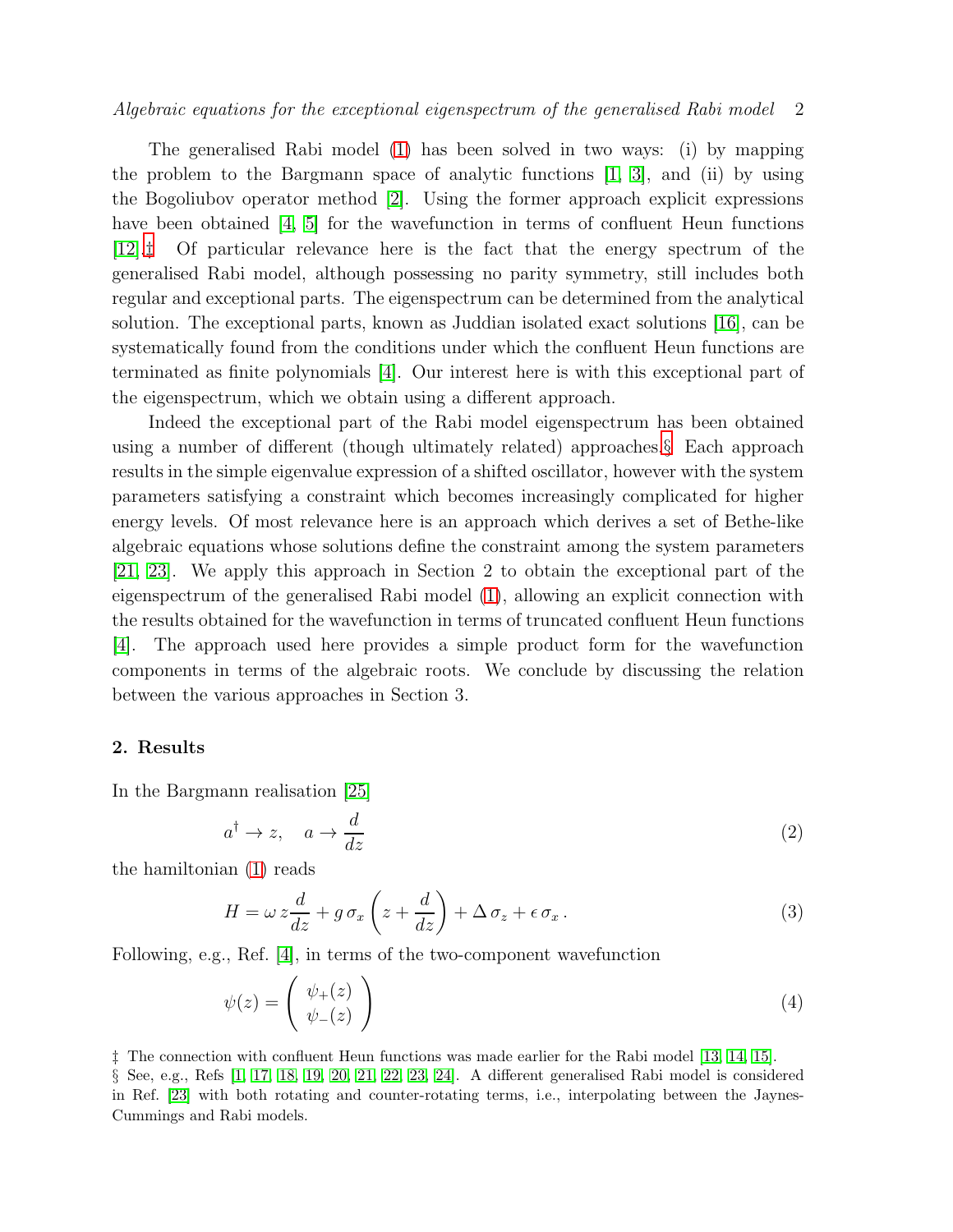the Schrödinger equation  $H\psi = E\psi$  gives rise to a pair of coupled equations for  $\psi_+(z)$ and  $\psi_-(z)$ , namely

$$
(\omega z + g)\frac{d\psi_+}{dz} + (gz + \epsilon - E)\psi_+ + \Delta\psi_- = 0, \qquad (5)
$$

$$
(\omega z - g)\frac{d\psi_{-}}{dz} - (gz + \epsilon + E)\psi_{-} + \Delta\psi_{+} = 0.
$$
\n(6)

Two sets of solutions for  $\psi_+(z)$  and  $\psi_-(z)$  can be obtained. For the first set, the substitution  $\psi_{\pm}^1(z) = e^{-gz/\omega} \phi_{\pm}^1(z)$  leads to the coupled equations

<span id="page-2-1"></span>
$$
\left[ (\omega z + g) \frac{d}{dz} - \left( \frac{g^2}{\omega} + E - \epsilon \right) \right] \phi_+^1(z) = -\Delta \phi_-^1(z) , \qquad (7)
$$

$$
\left[ (\omega z - g) \frac{d}{dz} - \left( 2gz - \frac{g^2}{\omega} + E + \epsilon \right) \right] \phi_-^1(z) = -\Delta \phi_+^1(z) \,. \tag{8}
$$

Eliminating  $\phi^1_-(z)$  gives the second order differential equation

<span id="page-2-5"></span>
$$
(\omega z - g)(\omega z + g)\frac{d^2\phi_+^1(z)}{dz}
$$
  
+ 
$$
\left[-2g\omega z^2 + (\omega^2 - 2g^2 - 2E\omega)z + \frac{g}{\omega}(2g^2 - \omega^2 - 2\epsilon\omega)\right]\frac{d\phi_+^1(z)}{dz}
$$
  
+ 
$$
\left[2g\left(\frac{g^2}{\omega} + E - \epsilon\right)z + E^2 - \Delta^2 - \epsilon^2 + \frac{2\epsilon g^2}{\omega} - \frac{g^4}{\omega^2}\right]\phi_+(z) = 0.
$$
 (9)

This is a case of the general second order differential equation considered by Zhang [\[26\]](#page-13-3). Applying the result of Theorem 1.1 therein [\[26\]](#page-13-3) gives the wavefunction component in the factorised form

<span id="page-2-0"></span>
$$
\psi_{+}^{1}(z) = e^{-gz/\omega} \prod_{i=1}^{N} (z - z_{i})
$$
\n(10)

where the roots  $z_i$  satisfy the set of algebraic equations (details are given in Appendix A)

<span id="page-2-2"></span>
$$
\sum_{j\neq i}^{N} \frac{2\omega}{z_i - z_j} = \frac{2\omega^2 gz_i^2 + (2N\omega - \omega + 2\epsilon)\,\omega^2 z_i + \omega^2 g + 2\epsilon\omega g - 2g^3}{\omega^2 z_i^2 - g^2}
$$

$$
= \frac{N\omega^2 + 2\epsilon\omega}{\omega z_i - g} + \frac{N\omega^2 - \omega^2}{\omega z_i + g} + 2g \tag{11}
$$

for  $i = 1, \ldots, N$ . The system parameters obey the constraint

<span id="page-2-4"></span>
$$
\Delta^2 + 2Ng^2 + 2\omega g \sum_{i=1}^{N} z_i = 0.
$$
\n(12)

The energy of these states is given by

<span id="page-2-3"></span>
$$
E = N\omega - \frac{g^2}{\omega} + \epsilon \,. \tag{13}
$$

The corresponding wavefunction component  $\psi^1_-(z)$  can be determined using the result [\(10\)](#page-2-0) and equation [\(7\)](#page-2-1). For  $\epsilon = 0$  the algebraic equations [\(11\)](#page-2-2) reduce to those obtained by the same approach [\[21\]](#page-12-13). The energy expression [\(13\)](#page-2-3) has been given in Ref. [\[4\]](#page-12-3), where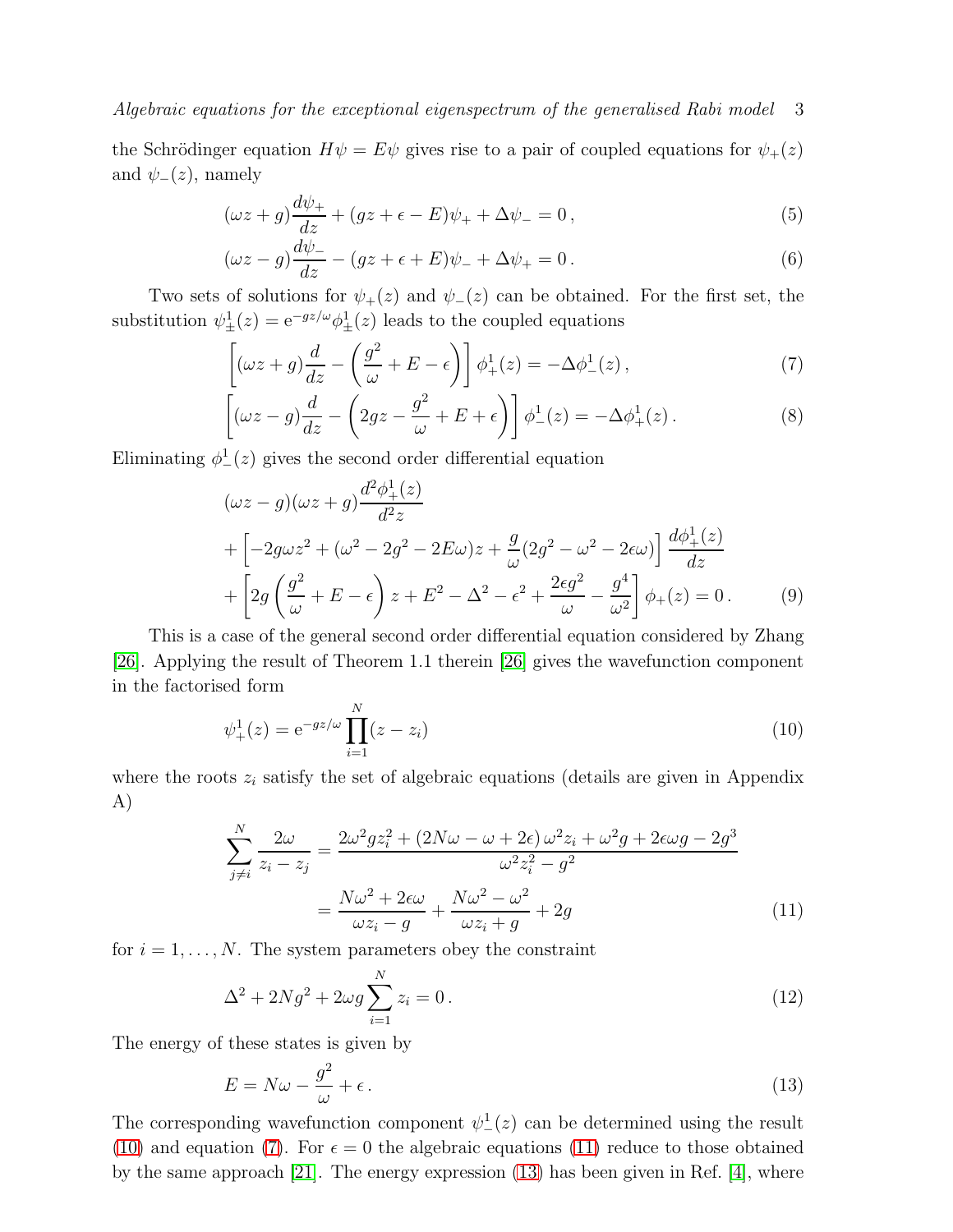it follows as a condition for the general solution given in terms of the confluent Heun functions to truncate to a polynomial with  $N$  terms.

Another set of solutions follow from the substitution  $\psi_{\pm}^2(z) = e^{gz/\omega} \phi_{\pm}^2(z)$ , leading to the coupled equations

<span id="page-3-1"></span>
$$
\left[ (\omega z + g) \frac{d}{dz} + \left( 2gz + \frac{g^2}{\omega} - E + \epsilon \right) \right] \phi_+^2(z) = -\Delta \phi_-^2(z), \tag{14}
$$

$$
\left[ (\omega z - g) \frac{d}{dz} - \left( \frac{g^2}{\omega} + E + \epsilon \right) \right] \phi^2_{-}(z) = -\Delta \phi^2_{+}(z). \tag{15}
$$

Proceeding as above, these equations can be solved for the wavefunction components in the form

<span id="page-3-0"></span>
$$
\psi_{-}^{2}(z) = e^{gz/\omega} \prod_{i=1}^{N} -(z - z_{i})
$$
\n(16)

where the roots  $z_i$  satisfy the algebraic equations

<span id="page-3-3"></span>
$$
\sum_{j\neq i}^{N} \frac{2\omega}{z_i - z_j} = \frac{-2\omega^2 gz_i^2 + (2N\omega - \omega - 2\epsilon)\omega^2 z_i - \omega^2 g + 2\epsilon\omega g + 2g^3}{\omega^2 z_i^2 - g^2}
$$

$$
= \frac{N\omega^2 - \omega^2}{\omega z_i - g} + \frac{N\omega^2 - 2\epsilon\omega}{\omega z_i + g} - 2g \tag{17}
$$

for  $i = 1, \ldots, N$ . The system parameters now obey the constraint

<span id="page-3-4"></span>
$$
\Delta^2 + 2Ng^2 - 2\omega g \sum_{i=1}^N z_i = 0, \qquad (18)
$$

with energy

<span id="page-3-2"></span>
$$
E = N\omega - \frac{g^2}{\omega} - \epsilon \,. \tag{19}
$$

The corresponding wavefunction component  $\psi_+^2(z) = e^{gz/\omega} \phi_+^2(z)$  follows from the result [\(16\)](#page-3-0) and equation [\(15\)](#page-3-1). The energy expression [\(19\)](#page-3-2) has also been given in Ref. [\[4\]](#page-12-3), again following from the condition for truncation of the general solution given in terms of the confluent Heun functions. This other set of solutions was not considered for  $\epsilon = 0$  [\[21\]](#page-12-13). The resemblance of algebraic equations of this type with Richardson BCS equations of Gaudin type has been noted [\[23\]](#page-13-0).

There is clearly a symmetry between the two sets of solutions. Namely the algebraic equations [\(11\)](#page-2-2) and [\(17\)](#page-3-3) are equivalent under the transformation  $z_i \leftrightarrow -z_i, \epsilon \leftrightarrow -\epsilon$ . This corresponds to the related symmetry  $\psi_+^1(z,\epsilon) = \psi_-^2(-z,-\epsilon)$ ,  $\psi_-^1(z,\epsilon) = \psi_+^2(-z,-\epsilon)$  in the wavefunction components. This symmetry is further discussed in Ref. [\[4\]](#page-12-3) and is well known in the  $\epsilon = 0$  case (see, e.g., Ref. [\[19\]](#page-12-19)). The – sign has been inserted into equation [\(16\)](#page-3-0) to ensure this symmetry.

#### 2.1. Examples

We now turn to some specific examples. First consider  $N = 1$ . The energy is

$$
E = \omega - \frac{g^2}{\omega} + \epsilon \tag{20}
$$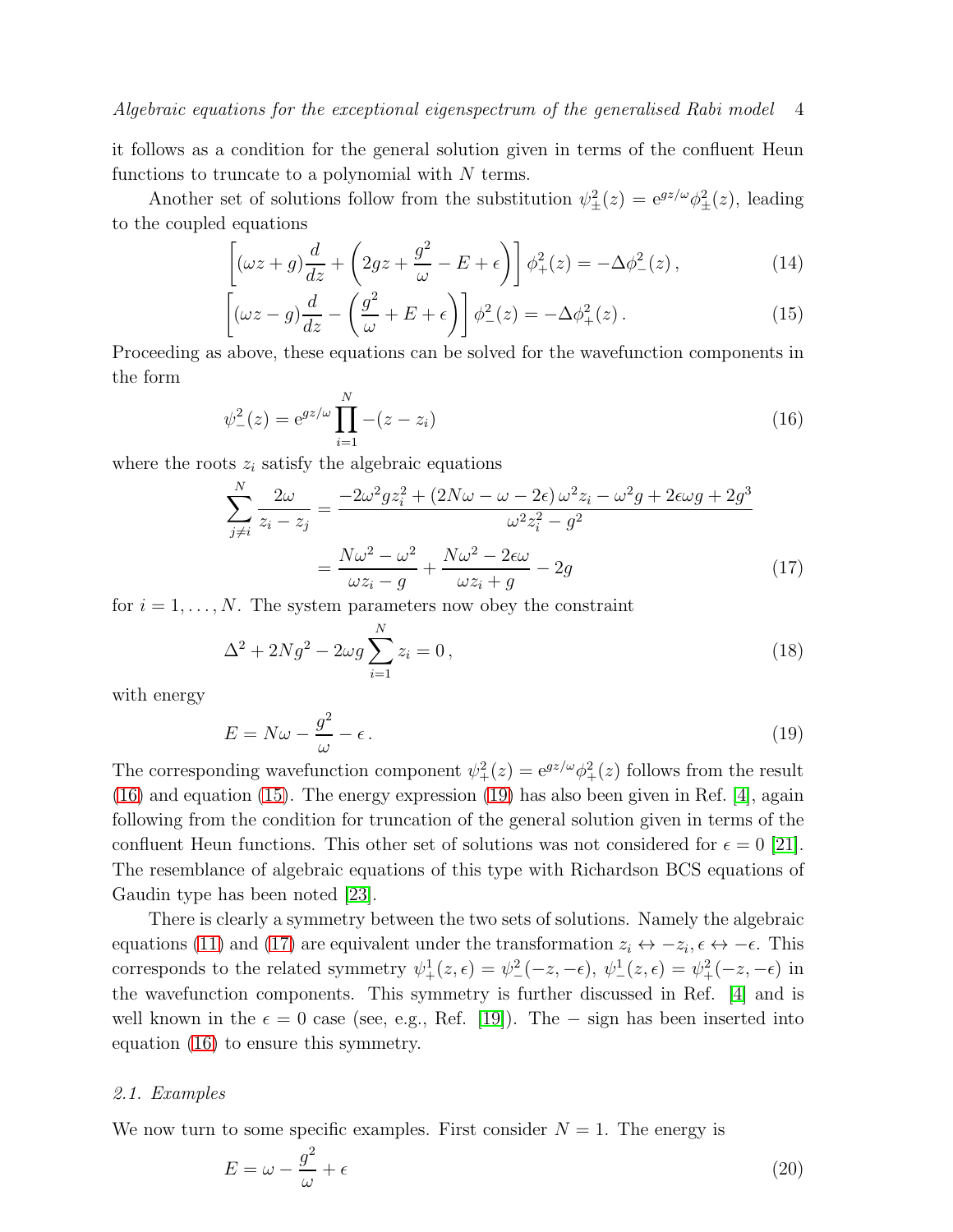and the algebraic equations [\(11\)](#page-2-2) reduce to

$$
2\omega^2 gz_1^2 + (\omega + 2\epsilon)\,\omega^2 z_1 + \omega^2 g + 2\epsilon \omega g - 2g^3 = 0\,. \tag{21}
$$

The two solutions are

<span id="page-4-0"></span>
$$
z_1 = -\frac{g}{\omega}, \quad \frac{2g^2 - \omega^2 - 2\epsilon\omega}{2\omega g}.
$$
\n
$$
(22)
$$

Substitution into the constraint [\(12\)](#page-2-4) gives  $\Delta^2 = 0$  and

<span id="page-4-1"></span>
$$
\Delta^2 + 4g^2 = \omega^2 + 2\epsilon\omega,\tag{23}
$$

respectively. The value  $\Delta^2 = 0$  obtained from the first solution corresponds to the degenerate atomic limit, which we discuss further below. The second solution in [\(22\)](#page-4-0) gives the wavefunction components

$$
\psi_{+}^{1}(z) = e^{-gz/\omega} \left( \frac{2\omega gz + \omega^{2} + 2\epsilon\omega - 2g^{2}}{2\omega g} \right), \qquad (24)
$$

$$
\psi_{-}^{1}(z) = e^{-gz/\omega} \frac{\Delta}{2g},\qquad(25)
$$

where in the last equation, we made use of the simplifying constraint  $(23)$ .

On the other hand, equation [\(17\)](#page-3-3) becomes

$$
-2\omega^2 gz_1^2 + (\omega - 2\epsilon)\,\omega^2 z_1 - \omega^2 g + 2\epsilon \omega g + 2g^3 = 0\,. \tag{26}
$$

The two solutions are

$$
z_1 = \frac{g}{\omega}, \quad \frac{-2g^2 + \omega^2 - 2\epsilon\omega}{2\omega g}.
$$
\n
$$
(27)
$$

Substitution into the constraint [\(18\)](#page-3-4) gives  $\Delta^2 = 0$  and  $\Delta^2 + 4g^2 = \omega^2 - 2\epsilon\omega$ , respectively. The relevant energy and wavefunction components are

$$
E = \omega - \frac{g^2}{\omega} - \epsilon, \tag{28}
$$

$$
\psi_+^2(z) = e^{gz/\omega} \frac{\Delta}{2g},\tag{29}
$$

$$
\psi_{-}^{2}(z) = e^{gz/\omega} \left( \frac{-2\omega gz + \omega^{2} - 2\epsilon \omega - 2g^{2}}{2\omega g} \right),
$$
\n(30)

The results for  $N = 1$  agree with those obtained from the truncation of the confluent Heun functions [\[4\]](#page-12-3), within a harmless renormalisation of the wavefunction components.

As a further check, consider  $N = 2$  for which equations [\(11\)](#page-2-2) are seen to give six sets of solutions. For the first set,  $z_1 = z_2 = -g/\omega$ , the constraint relation [\(12\)](#page-2-4) gives  $\Delta^2 = 0$ . The solution  $z_1 = z_2 = g/\omega$  gives the unphysical constraint  $\Delta^2 + 8g^2 = 0$ . As in dealing with Bethe Ansatz equations, the equations need to be solved numerically for finite sizes. For the simplest case  $\epsilon = 0$ , the solutions with distinct roots have

$$
z_1 + z_2 = \frac{-5 + 4\tilde{g}^2 \pm \sqrt{9 + 8\tilde{g}^2 + 16\tilde{g}^4}}{4\tilde{g}},
$$
\n(31)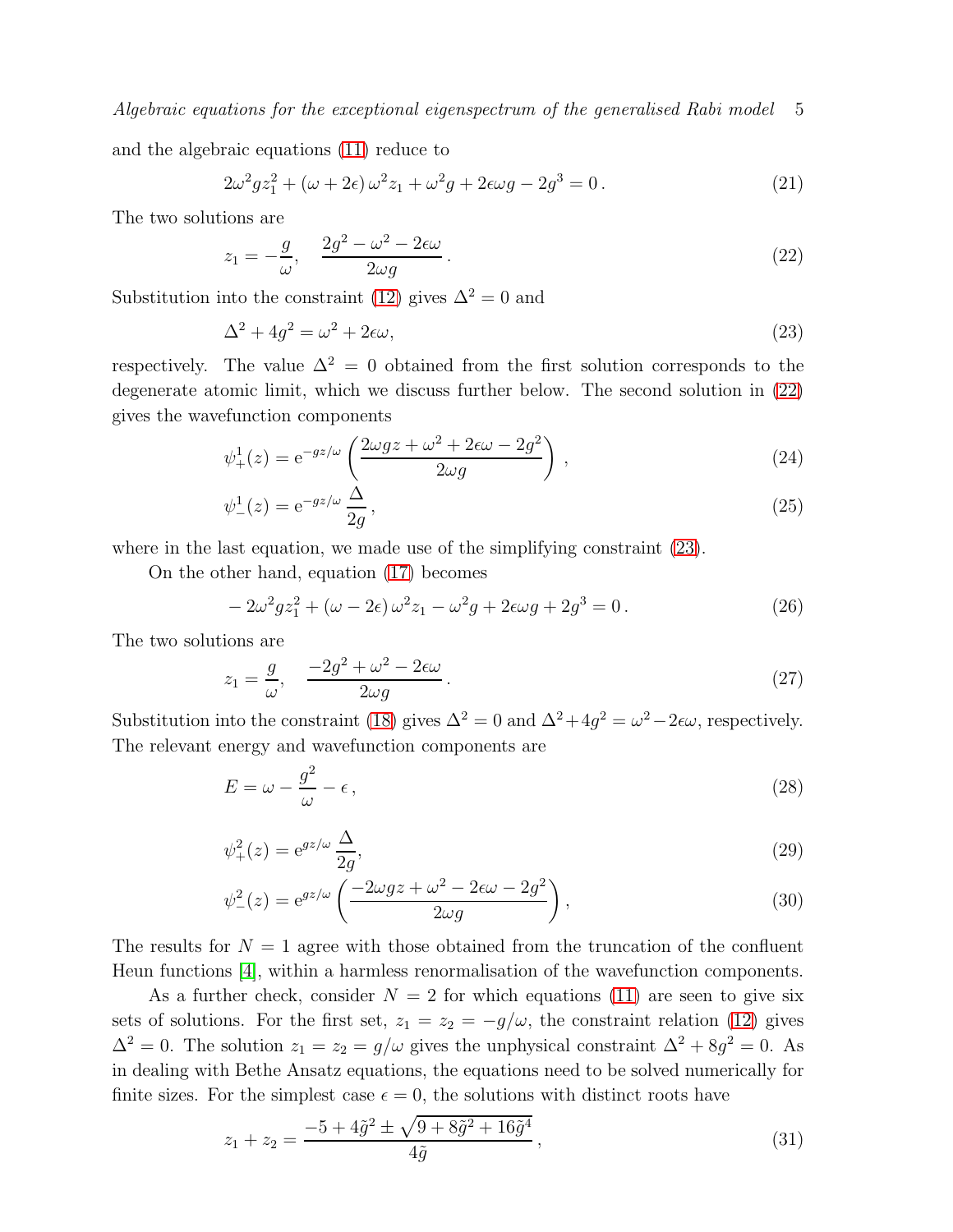with  $\tilde{g} = g/\omega$ . Substitution into the constraint relation [\(12\)](#page-2-4) and squaring gives the known result, namely  $\Delta^4 + 12\Delta^2 g^2 - 5\Delta^2 \omega^2 + 32g^4 - 32\omega^2 g^2 + 4\omega^4 = 0$ . Equations [\(17\)](#page-3-3) and [\(18\)](#page-3-4) give the same constraint. The explicit wavefunction components for  $N = 2$ and  $\epsilon \neq 0$  are

$$
\psi_{+}^{1}(z) = e^{-gz/\omega} \left( z^{2} + a_{1}z + a_{2}^{\epsilon} \right), \tag{32}
$$

$$
\psi_{-}^{1}(z) = e^{-gz/\omega} \left( b_{1} z + b_{2}^{e} \right), \tag{33}
$$

$$
\psi_{+}^{2}(z) = e^{gz/\omega} \left( -b_{1}z + b_{2}^{-\epsilon} \right), \tag{34}
$$

$$
\psi_{-}^{2}(z) = e^{gz/\omega} \left( z^{2} - a_{1}z + a_{2}^{-\epsilon} \right), \tag{35}
$$

where

$$
a_1 = \frac{\Delta^2 + 4g^2}{2g\omega}, \qquad a_2^{\epsilon} = \frac{\Delta^4 + 8\Delta^2 g^2 + 8g^4 - \Delta^2 \omega^2 - 2\Delta^2 \epsilon \omega}{8g^2 \omega^2},
$$
(36)

$$
b_1 = \frac{\Delta}{2g}, \qquad b_2^{\epsilon} = \frac{\Delta^4 + 6\Delta^2 g^2 - \Delta^2 \omega^2 - 2\Delta^2 \epsilon \omega}{4\Delta g^2 \omega^2}.
$$
 (37)

#### 2.2. Degenerate atomic limit

Some comments can be made about the degenerate atomic limit  $\Delta = 0$  for general N. The degenerate solutions  $z_i = -g/\omega$ , for  $i = 1, ..., N$  satisfy the algebraic equations [\(11\)](#page-2-2), with  $\Delta^2 = 0$  following from the constraint relation [\(12\)](#page-2-4). The energy is given by [\(13\)](#page-2-3) with [\(10\)](#page-2-0) giving the wavefunction component

$$
\psi_+^1(z) = e^{-gz/\omega} \left(z + \frac{g}{\omega}\right)^N.
$$
\n(38)

This is precisely the solution obtained for the equivalent displaced harmonic oscillator in the Bargmann space [\[25\]](#page-13-1). The related solution [\[18\]](#page-12-18) similarly follows from equations  $(16)-(19)$  $(16)-(19)$  $(16)-(19)$ .

#### 3. Discussion

It is interesting to compare the various approaches for deriving the exceptional part of the eigenspectrum. We have derived a set of algebraic equations [\(11\)](#page-2-2) for the exceptional part of the eigenspectrum of the generalised Rabi model [\(1\)](#page-0-0) using a method [\[21,](#page-12-13) [26\]](#page-13-3) akin to the functional or analytic Bethe Ansatz. Although the energies have a simple form [\(13\)](#page-2-3), the constraint relations [\(12\)](#page-2-4) and wavefunction components [\(10\)](#page-2-0) are given in terms of the Bethe-like roots  $z_j$ . The constraint relations can be generated by a number of methods. It is known, for example, that the coefficients of the wavefunction components satisfy a system of  $2N+1$  linear equations, with the constraint emerging as a condition for the determinant to vanish. One can also determine a recurrence relation leading to the constraint relations (see, e.g., [\[20\]](#page-12-20)).

For the generalised Rabi model considered here, in terms of the series expansion coefficients  $h_n$  for the confluent Heun function  $\sum h_n x^n$ , where  $x = \frac{g-z}{2a}$  $\frac{1-z}{2g}$ , the recurrence relation is

<span id="page-5-0"></span>
$$
A_n h_n = B_n h_{n-1} + C_n h_{n-2}, \qquad (39)
$$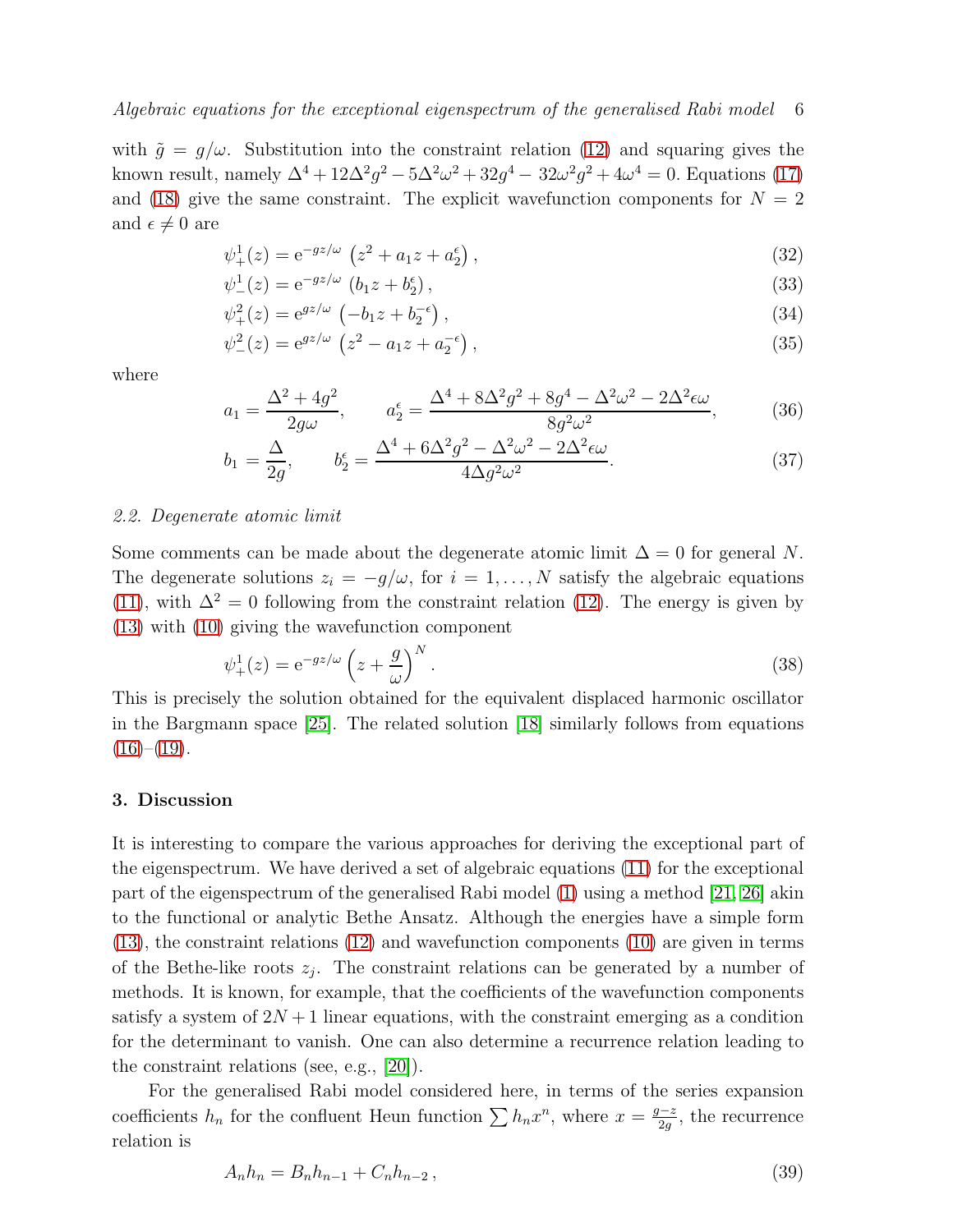with initial conditions  $h_{-1} = 0$ ,  $h_0 = 1$ . The coefficients are given by

$$
A_n = n(-1 + n - N - 2\epsilon/\omega),\tag{40}
$$

$$
B_n = (1 - n + N)^2 - 4(n - 1)g^2/\omega^2 - \Delta^2/\omega^2 + 2(1 - n + N)\epsilon/\omega, \quad (41)
$$

$$
C_n = 4(-2 + n - N)g^2/\omega^2.
$$
\n(42)

This result follows from Ref. [\[4\]](#page-12-3) specified to the exceptional points. I Indeed, the general three-term recurrence relation is central to the analytic solution of the generalised Rabi model  $[1, 2, 3, 4, 5]$  $[1, 2, 3, 4, 5]$  $[1, 2, 3, 4, 5]$  $[1, 2, 3, 4, 5]$  $[1, 2, 3, 4, 5]$ . The approach taken here effectively gives the factorisation of the truncated confluent Heun functions at the exceptional points.

The recurrence relation [\(39\)](#page-5-0), and in particular the condition  $C_{N+2} = 0$ , ensures that the infinite series expansion for the confluent Heun function terminates with  $h_n = 0$  for  $n > N$ . The value  $h_{N+1} = 0$  determines the constraint relation for given N. The first few polynomials obtained in this way are

<span id="page-6-1"></span>
$$
\Delta^2 = 0,\tag{43}
$$

$$
\Delta^2 \left( \Delta^2 + 4g^2 - \omega^2 - 2\epsilon \omega \right) = 0, \tag{44}
$$

$$
\Delta^{2} \left( \Delta^{4} + \Delta^{2} (12g^{2} - 5\omega^{2} - 6\epsilon\omega) + 32g^{4} - 32\epsilon g^{2} \omega + 8\epsilon^{2} \omega^{2} - 32\omega^{2} g^{2} + 12\epsilon\omega^{3} + 4\omega^{4} \right) = 0,
$$
\n(45)

$$
\Delta^{2}(\Delta^{6} + 2\Delta^{4}(12g^{2} - 7\omega^{2} - 6\epsilon\omega) + \Delta^{2}(49\omega^{4} + 44\epsilon^{2}\omega^{2} - 232\omega^{2}g^{2} \n+ 176g^{4} + 16\epsilon\omega(6\omega^{2} - 11g^{2})) - 12(-32g^{6} + 24\omega g^{4}(2\epsilon + 3\omega) \n- 12\omega^{2}g^{2}(2\epsilon^{2} + 5\epsilon\omega + 3\omega^{2}) + 4\epsilon^{3}\omega^{3} \n+ 12\epsilon^{2}\omega^{4} + 11\epsilon\omega^{5} + 3\omega^{6}) = 0,
$$
\n(46)

for  $N = 0, 1, 2, 3$ , respectively. The  $N = 1$  result [\(44\)](#page-6-1) is as given in [\(23\)](#page-4-1), with [\(45\)](#page-6-1) the example given in Ref.  $[4]$ . The constraint polynomials for given N are generated readily enough via the recurrence relation. A similar recurrence relation can be written down corresponding to the solutions  $\psi_{\pm}^2(z) = e^{gz/\omega} \phi_{\pm}^2(z)$ . This results in the same constraint polynomials as given in the above examples, however with  $\epsilon \leftrightarrow -\epsilon$ . In contrast the approach used here gives the closed form expressions [\(12\)](#page-2-4) and [\(18\)](#page-3-4), albeit in terms of the roots of the algebraic equations [\(11\)](#page-2-2) and [\(17\)](#page-3-3). These equations remain to be explored.

#### 3.1. Degenerate crossing points

It has been noted that when  $\epsilon$  is an integer multiple of  $\omega/2$  the exceptional eigenvalues considered here for the generalised Rabi model are crossing points in the eigenspectrum as a function of the coupling q [\[1,](#page-12-0) [4\]](#page-12-3). For  $\epsilon = 0$  these are the well known Judd points, for which Kus [\[18\]](#page-12-18) provided a proof that for each  $N$  there are  $N$  crossings in the range

<span id="page-6-0"></span>Note that, taking  $\omega = 1$  and  $\epsilon = 0$  for simplicity, this recurrence relation can also be written in the form  $(m+1)(m-N)h_{m+1} + \left[\Delta^2 + 4g^2m - (N-m)^2\right]h_m + 4g^2(N+1-m)h_{m-1} = 0$ , which differs from the recurrence relations given elsewhere, e.g., in Refs [\[18,](#page-12-18) [20\]](#page-12-20). Presumabley this is because the coefficients in the recurrence relation change with the expansion variable, in this case either  $x$  defined above or z.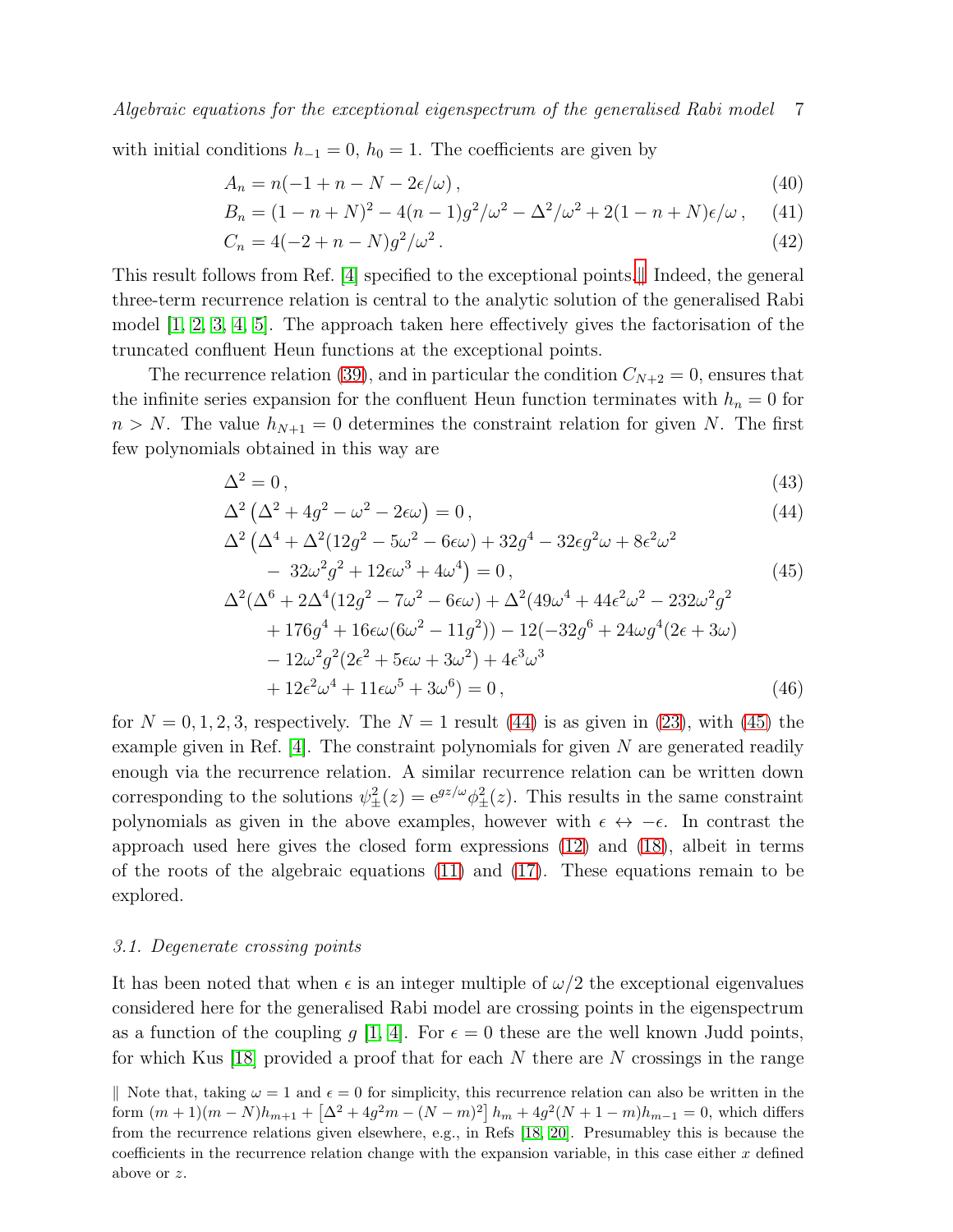

<span id="page-7-0"></span>**Figure 1.** The first few energy levels  $E$  in the eigenspectrum of the generalised Rabi model as a function of the coupling  $g$  denoted by grey (thin) lines. The parameter values are  $\epsilon = \frac{1}{2}\omega$  with  $\Delta = 1.2$  and  $\omega = 1$ . For this particular value of  $\epsilon$  the exceptional part of the eigenspectrum consists of the doubly degenerate crossing points. The blue (thick) lines are the energy curves  $E = N\omega - g^2/\omega + \epsilon$  for  $N = 1, ..., 5$ 



<span id="page-7-1"></span>Figure 2. The first few energy levels  $E$  in the eigenspectrum of the generalised Rabi model as a function of the coupling  $g$  denoted by grey (thin) lines. The parameter values are  $\epsilon = \frac{1}{2}\omega$  with  $\Delta = 1.5$  and  $\omega = 1$ . The blue (thick) lines are the energy curves  $E = N\omega - g^2/\omega + \epsilon$  for  $N = 1, ..., 5$ .

 $0 < \Delta < 1$ . More generally Kus established that for  $k < \Delta < k+1$  there are  $N - k$  of them. Figures [1](#page-7-0) and [2](#page-7-1) show the first few levels in the eigenspectrum of the generalised Rabi model for  $\epsilon = \frac{1}{2}$  $\frac{1}{2}\omega$  at different values of  $\Delta$ . It is clear from Figure [1](#page-7-0) that for the first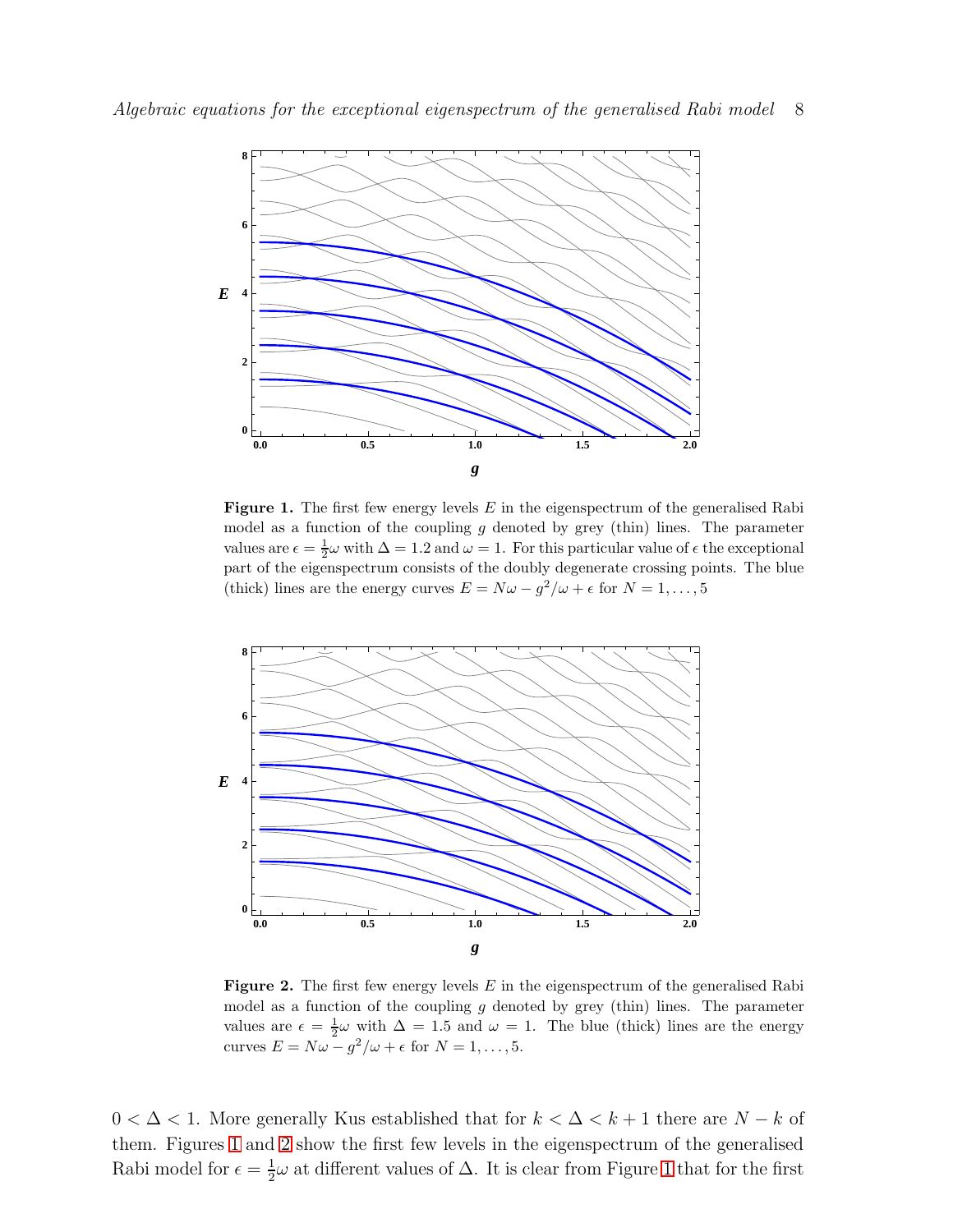

<span id="page-8-0"></span>**Figure 3.** The first few energy levels  $E$  in the eigenspectrum of the generalised Rabi model as a function of the coupling g denoted by grey (thin) lines. The parameter values are  $\Delta = 1.2$  and  $\omega = 1$  with now  $\epsilon = 0.3$ . The blue (thick) lines are the energy curves  $E = N\omega - g^2/\omega + \epsilon$  for  $N = 1, ..., 5$ . The red (thick) lines are the energy curves  $E = N\omega - g^2/\omega - \epsilon$  for  $N = 1, ..., 5$ . For this value of  $\epsilon$  there are no crossing points. The first nine exceptional points in the eigenspectrum are indicated by red  $(N = 1)$ , blue  $(N = 2)$  and green  $(N = 3)$  circles.

few values of N there are N crossings for  $\Delta = 1.2$ . We expect that this is indeed the case for all N in the range  $0 < \Delta < \sqrt{2}$ . Following Kus [\[18\]](#page-12-18) we are able to prove a theorem by induction in Appendix B giving the number of roots of the constraint polynomial and thus the number of exceptional points for given  $N$  and  $\epsilon$ . Specifically, defining the function  $Q_k(x) = (1/k!)P_k(x)$ , where  $P_N(x) = 0$  is the constraint polynomial, we have established the following theorem.

**Theorem.** For  $0 < \Delta/\omega < \sqrt{1+2\epsilon/\omega}$ ,  $Q_k(x)$  has exactly k different, positive roots  $a_1^{(k)}$  $\binom{k}{1}, a_2^{(k)}$  $a_2^{(k)}, \ldots, a_k^{(k)}$  $k^{(\kappa)}$ ; moreover

<span id="page-8-2"></span>
$$
0 < a_1^{(k)} < a_1^{(k-1)} < a_2^{(k)} < a_2^{(k-1)} < \dots < a_{k-1}^{(k-1)} < a_k^{(k)},\tag{47}
$$

where  $a_1^{(k-1)}$  $a_1^{(k-1)}, \ldots, a_{k-1}^{(k-1)}$  denote the roots of  $Q_{k-1}(x)$ .

More generally, as discussed in Appendix B, one can prove that there are  $N - k$ roots of the constraint polynomial for  $\Delta$  in the range

<span id="page-8-1"></span>
$$
\sqrt{k^2 + 2k\epsilon/\omega} < \Delta/\omega < \sqrt{(k+1)^2 + 2(k+1)\epsilon/\omega} \,. \tag{48}
$$

Indeed, in Figure [2](#page-7-1) we see that for the first few values of N there are  $N-1$  crossings for  $\Delta = 1.5$  when  $\epsilon = \frac{1}{2}$  $\frac{1}{2}\omega$ . However, to prove the number of level crossings for  $\epsilon = \frac{1}{2}$  $\frac{1}{2}\omega$  requires a further step. Figure [3](#page-8-0) shows the first few exceptional points in the eigenspectrum at the typical value  $\epsilon = 0.3 \omega$  where there are no crossing points. It was pointed out how these exceptional points merge to form doubly degenerate crossing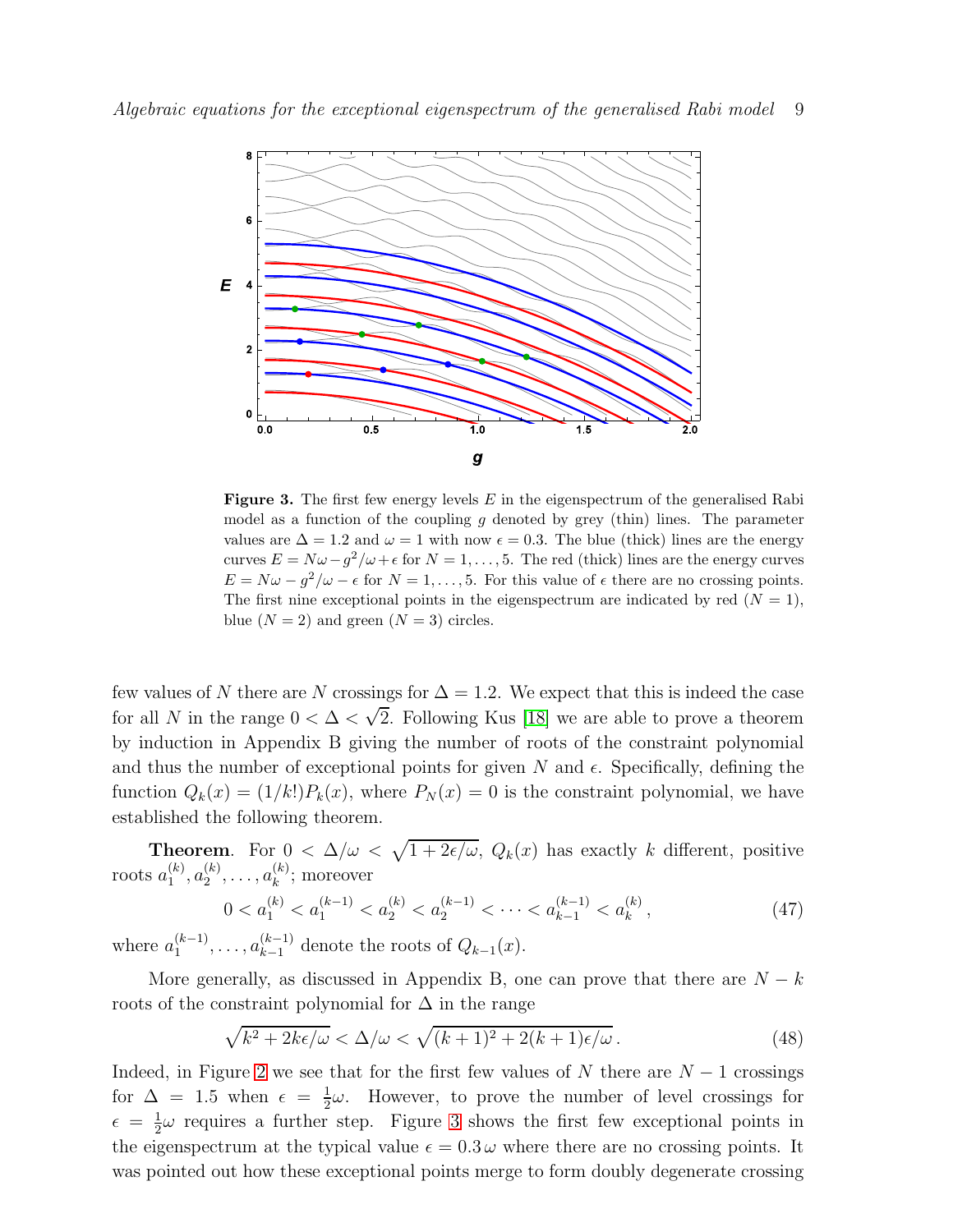points as  $\epsilon \to \frac{1}{2}\omega$  [\[4\]](#page-12-3). For the number of level crossings, it is necessary to prove that the two corresponding sets of roots of the constraint polynomials coincide for given N when  $\epsilon = \frac{1}{2}$  $\frac{1}{2}\omega$ , see Appendix B. This does not seem so straightforward to prove however, for general N. Nevertheless, we are confident that there are indeed  $N-k$  doubly degenerate crossing points in the range [\(48\)](#page-8-1). It would be fascinating, though seemingly unlikely, if such theorems could be proved via the algebraic equations obtained in this paper.

## Acknowledgments

It is a pleasure to thank Professor Huan-Qiang Zhou for insightful discussions. We also thank Daniel Braak for suggesting to prove the number of crossings for  $\epsilon = \frac{1}{2}$  $\frac{1}{2}\omega$  and the anonymous referees for a number of useful suggestions. MTB gratefully acknowledges support from Chongqing University and the 1000 Talents Program of China. This work is also supported by the Australian Research Council through grant DP130102839.

## Appendix A. Derivation of the algebraic equations

The second order differential equation [\(9\)](#page-2-5) is of the general form

<span id="page-9-0"></span>
$$
\[X(z)\frac{d^2}{dz^2} + Y(z)\frac{d}{dz} + Z(z)\]S(z) = 0\,,\tag{A.1}
$$

where

$$
X(z) = \sum_{k=0}^{4} a_k x^k, \quad Y(z) = \sum_{k=0}^{3} b_k z^k, \quad Z(z) = \sum_{k=0}^{2} c_k z^k.
$$
 (A.2)

Comparing with equation [\(9\)](#page-2-5), the nonzero coefficients are

<span id="page-9-1"></span>
$$
a_0 = -g^2, \quad a_2 = \omega^2,
$$
\n
$$
(A.3)
$$

$$
b_0 = \frac{2g^2}{\omega} - 2\epsilon g - \omega g \,, \quad b_1 = \omega^2 - 2g^2 - 2E\epsilon \,, \quad b_2 = -2\omega g \,, \tag{A.4}
$$

$$
c_0 = E^2 - \Delta^2 - \epsilon^2 + \frac{2\epsilon g^2}{\omega} - \frac{g^4}{\omega^2}, \quad c_2 = \frac{2g^3}{\omega} + 2Eg - 2\epsilon g. \tag{A.5}
$$

Zhang's Theorem 1.1 [\[26\]](#page-13-3) states that  $(A.1)$  has a degree n polynomial solution

$$
S(z) = \prod_{i=1}^{n} (z - z_i),
$$
\n(A.6)

with distinct roots  $z_1, z_2, \ldots, z_n$ . The values of the coefficients  $c_0, c_1, c_2$  are given by

<span id="page-9-2"></span>
$$
c_2 = -n(n-1)a_4 - nb_3 , \t\t (A.7)
$$

$$
c_1 = -[2(n-1)a_4 + b_3] \sum_{i=1}^{n} z_i - n(n-1)a_3 - nb_2, \qquad (A.8)
$$

$$
c_0 = -[2(n-1)a_4 + b_3] \sum_{i=1}^{n} z_i^2 - 2a_4 \sum_{i < j}^{n} z_i z_j
$$

$$
- [2(n-1)a_3 + b_2] \sum_{i=1}^{n} z_i - n(n-1)a_2 - nb_1. \tag{A.9}
$$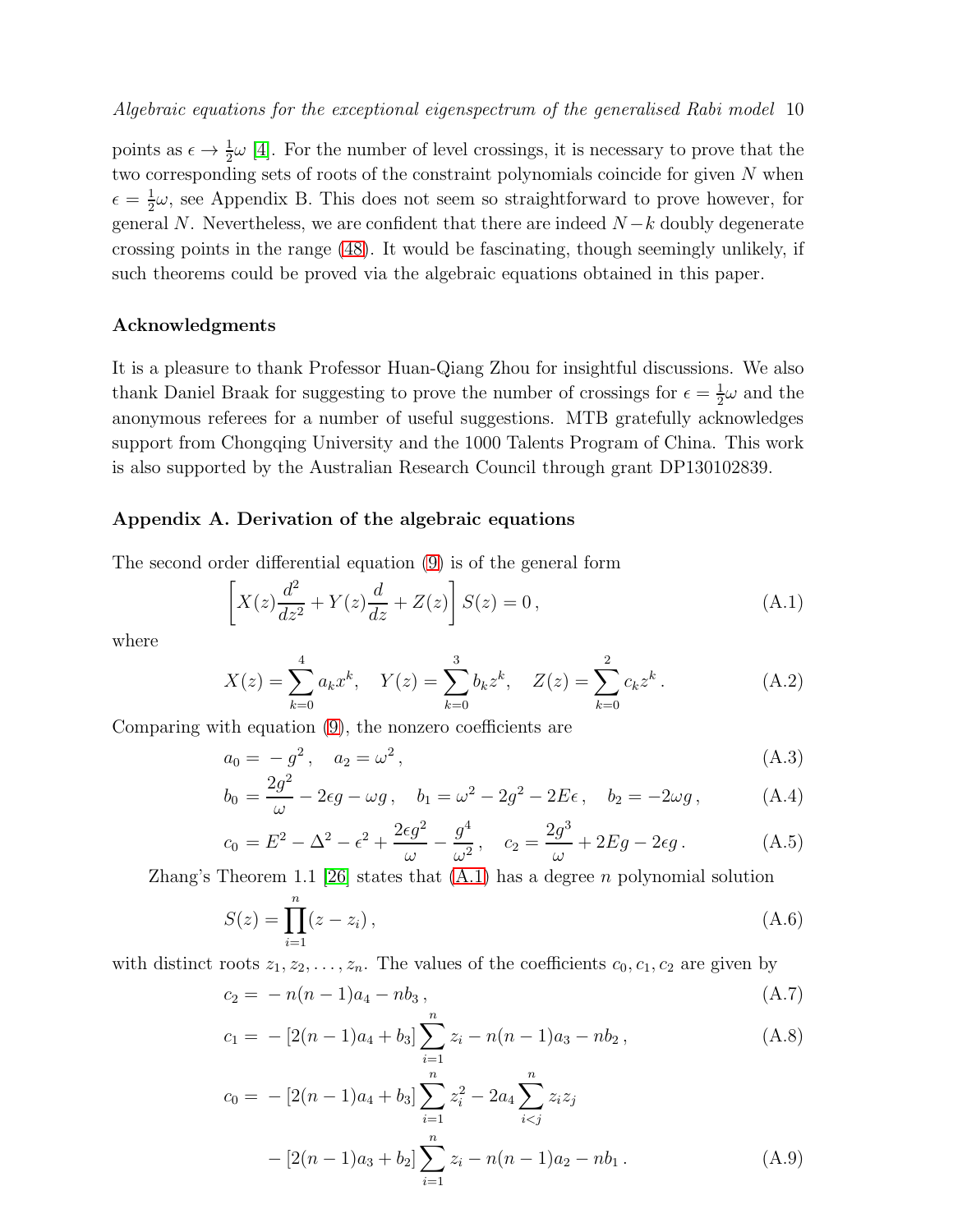The roots  $z_1, z_2, \ldots, z_n$  satisfy the algebraic equations

<span id="page-10-0"></span>
$$
\sum_{j\neq i}^{n} \frac{2}{z_i - z_j} + \frac{b_3 z_i^3 + b_2 z_i^2 + b_1 z_i + b_0}{a_4 z_i^4 + a_3 z_i^3 + a_2 z_i^2 + a_1 z_i + a_0} = 0,
$$
\n(A.10)

for  $i = 1, 2, ..., n$ .

Substituting the values  $(A.3)-(A.5)$  $(A.3)-(A.5)$  into  $(A.7)-(A.10)$  $(A.7)-(A.10)$  gives  $0 = 0$ , the energy expression [\(13\)](#page-2-3), the constraint [\(12\)](#page-2-4) and the algebraic equations [\(11\)](#page-2-2), respectively. In a similar fashion we arrive at equations  $(17)$ ,  $(18)$  and  $(19)$ .

# Appendix B. Proof for the number of exceptional points

To prove the number of roots of the constraint polynomial it is convenient to generalise the recurrence relation obtained by Kus [\[18\]](#page-12-18) rather than the recurrence relation [\(39\)](#page-5-0). For nonzero  $\epsilon$  we use the recurrence relation

$$
P_0 = 1, \quad P_1 = 4g^2 + \Delta^2 - \omega^2 - 2\epsilon \omega,
$$
  
\n
$$
P_k = [k(2g)^2 + \Delta^2 - k^2\omega^2 - 2k\epsilon \omega] P_{k-1}
$$
  
\n
$$
- k(k-1)(n-k+1)(2g)^2 \omega^2 P_{k-2}.
$$
\n(B.1)

The equation  $P_k = 0$  when  $k = N$  defines the constraint polynomial, which can be written here in the form

$$
[N(2g)^{2} + \Delta^{2} - N^{2}\omega^{2} - 2N\epsilon\omega] P_{N-1} - N(N-1)(2g)^{2}\omega^{2}P_{N-2} = 0.(B.2)
$$

We now fix the value of N and set  $x = (2g)^2$ . Thus

<span id="page-10-1"></span>
$$
Q_0(x) = 1, \quad Q_1(x) = x - \alpha_1,
$$
  
\n
$$
Q_k(x) = (x - \alpha_k)Q_{k-1}(x) - \beta_k x Q_{k-2}(x),
$$
\n(B.3)

where  $Q_k(x) = (1/k!) P_k(x)$  and

<span id="page-10-2"></span>
$$
\alpha_k = (k^2 \omega^2 + 2k\epsilon \omega - \Delta^2)/k,\tag{B.4}
$$

$$
\beta_k = (n - k + 1)\omega^2. \tag{B.5}
$$

Now, following Kus [\[18\]](#page-12-18), we can prove the theorem stated in section 3.1.

Proof. For  $0 < \Delta/\omega < \sqrt{1+2\epsilon/\omega}$  we have  $\alpha_k > 0$  with always  $\beta_k > 0$ . From the definitions we also have  $a_1^{(1)} = \alpha_1 > 0$  and  $Q_2(x) = (x - \alpha_2)(x - a_1^{(1)})$  $j_1^{(1)}$  –  $\beta_2 x$ . Thus  $Q_2(0) = \alpha_2 a_1^{(1)} > 0, Q_2(a_1^{(1)})$  $\binom{1}{1} = -\beta_2 a_1^{(1)} < 0$  and sgn  $Q_2(\infty) = 1$ , where

$$
sgn a = \begin{cases} -1 & a < 0 \\ 0 & a = 0 \\ 1 & a > 0 \end{cases}
$$

These results and relations [\(47\)](#page-8-2) prove that  $Q_2(x) = (x - a_1^{(2)})$  $\binom{2}{1}(x-a_2^{(2)})$  $\binom{2}{2}$  and  $0 < a_1^{(2)} <$  $a_1^{(1)} < a_2^{(2)}$ .

The general proof now proceeds by induction. Assume that the theorem is valid for  $\ell < k$ , i.e.,

$$
Q_{k-1}(x) = (x - a_1^{(k-1)}) \cdots (x - a_{k-1}^{(k-1)}),
$$
  
\n
$$
Q_{k-2}(x) = (x - a_1^{(k-2)}) \cdots (x - a_{k-2}^{(k-2)}),
$$
\n(B.6)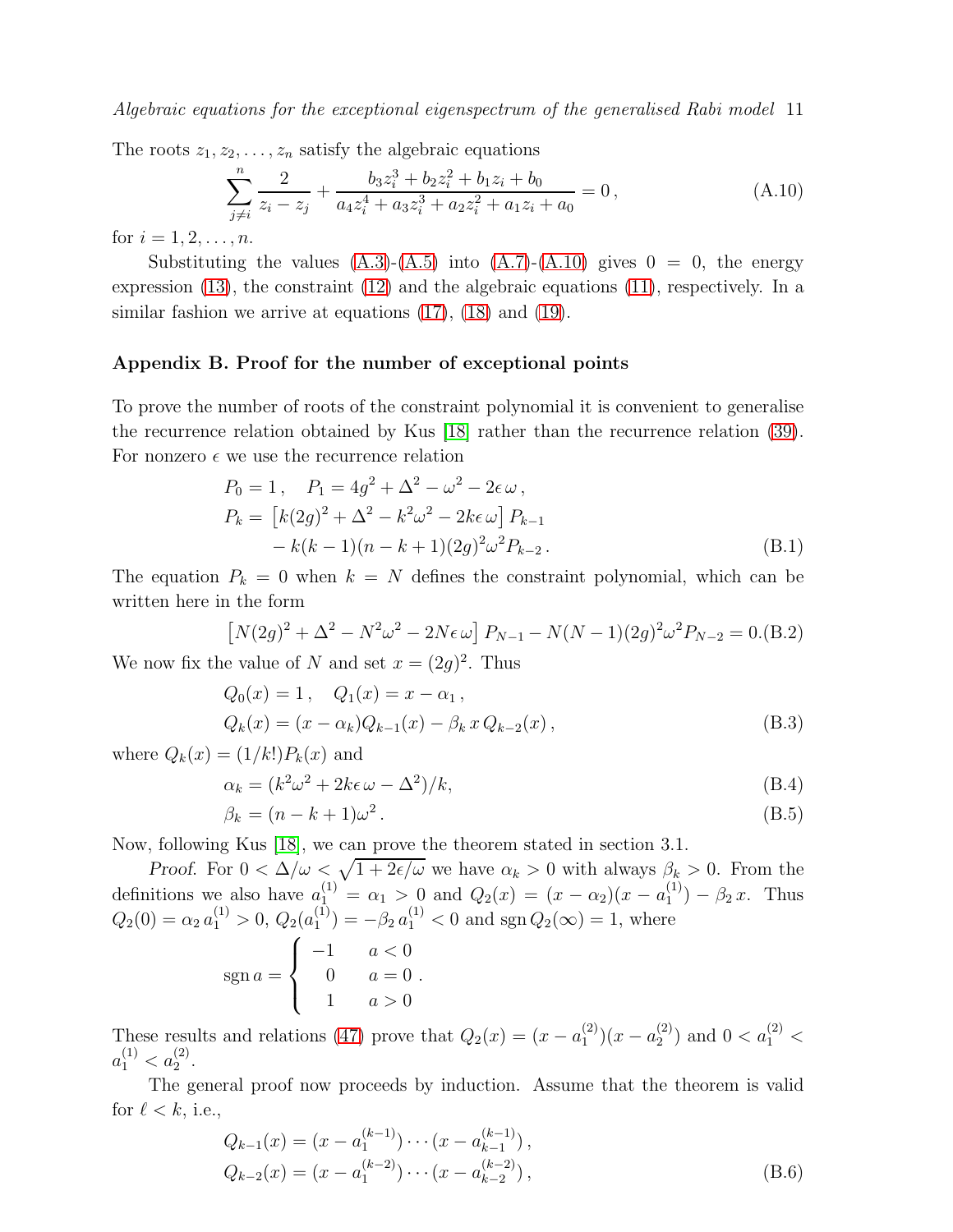and

$$
0 < a_1^{(k-1)} < a_1^{(k-2)} < a_2^{(k-1)} < a_2^{(k-2)} < \dots < a_{k-2}^{(k-2)} < a_{k-1}^{(k-1)} \,. \tag{B.7}
$$

Then from [\(B.3\)](#page-10-1) we have

$$
Q_k(x) = (x - \alpha_k)(x - a_1^{(k-1)}) \cdots (x - a_{k-1}^{(k-1)})
$$
  
-  $\beta_k x (x - a_1^{(k-2)}) \cdots (x - a_{k-2}^{(k-2)})$ . (B.8)

Thus

$$
\operatorname{sgn} Q_k(0) = \operatorname{sgn} (-1)^k \alpha_k a_1^{(k-1)} a_2^{(k-1)} \cdots a_{k-1}^{(k-1)} = (-1)^k ,
$$
  
\n
$$
\operatorname{sgn} Q_k(a_i^{(k-1)}) = -\operatorname{sgn} \left( \beta_k a_i^{(k-1)} (a_i^{(k-1)} - a_1^{(k-2)}) \cdots (a_i^{(k-1)} - a_{i-1}^{(k-2)}) \right)
$$
  
\n
$$
\times (a_i^{(k-1)} - a_i^{(k-2)}) \cdots (a_i^{(k-1)} - a_{k-2}^{(k-2)}) = (-1)^{k-i} ,
$$
  
\n
$$
\operatorname{sgn} Q_k(\infty) = 1.
$$
\n(B.9)

This implies that

$$
Q_k(x) = (x - a_1^{(k)}) \cdots (x - a_k^{(2)}),
$$
\n(B.10)

and  $a_1^{(k-1)}$  $a_1^{(k-1)}, \ldots, a_1^{(k-1)}$  $\binom{k-1}{1}$  fulfill the inequalities [\(47\)](#page-8-2). The theorem is thus proved.

Again following Kus [\[18\]](#page-12-18) similar theorems can be proved for other values of  $\Delta$ . The ranges of  $\Delta$  follow from the values of k for which  $\alpha_k$  defined in [\(B.4\)](#page-10-2) is no longer positive. In this way one can prove that there are  $N - k$  roots of the constraint relation in the range [\(48\)](#page-8-1). When  $\epsilon = \frac{1}{2}$  $\frac{1}{2}\omega$  there are thus expected to be  $N-k$  roots (exceptional points) in the range  $\sqrt{k^2 + k} < \Delta/\omega < \sqrt{(k+1)^2 + k + 1}$ . There are still expected to be  $N - k$ points for given N at  $\Delta = \sqrt{k^2 + k}$ . However, for this special value we observe that at the left most edge of the energy plots two energy levels merge, rather than crossing, so technically they are not crossing points.

To prove the double degeneracy at the crossing points we need to consider the other set of recurrence relations for nonzero  $\epsilon$ , which can be written as

$$
P'_0 = 1, \quad P'_1 = 4g^2 + \Delta^2 - \omega^2 - 2\epsilon \omega ,
$$
  
\n
$$
P'_k = [k(2g)^2 + \Delta^2 - k^2\omega^2 + 2k\epsilon \omega] P'_{k-1}
$$
  
\n
$$
- k(k-1)(n-k+1)(2g)^2 \omega^2 P'_{k-2}.
$$
\n(B.11)

The equation  $P'_k = 0$  when  $k = N$  defines the constraint polynomial. We can repeat the above working to arrive at similar results for the number of roots and thus number of exceptional points. Now one can prove that the function  $Q'_N(x) = (1/k!) P'_N(x)$  has  $N - k$  different positive roots for  $\Delta$  in the range

$$
\sqrt{k^2 - 2k\epsilon/\omega} < \Delta/\omega < \sqrt{(k+1)^2 - 2(k+1)\epsilon/\omega} \tag{B.12}
$$

When  $k = 0$ ,  $Q'_{N}(x)$  has N roots for  $0 < \Delta/\omega < \sqrt{\frac{M}{\epsilon}}$  $\sqrt{}$  $1 - 2\epsilon/\omega$ . We thus have that for  $k^2 + 2k\epsilon/\omega < \Delta/\omega < \sqrt{(k+1)^2 - 2(k+1)\epsilon/\omega}$  both  $Q_N(x)$  and  $Q'_N(x)$  have  $N - k$ roots. In particular, for  $\sqrt{(k+1)^2 - 2(k+1)\epsilon/\omega} < \Delta/\omega < \sqrt{(k+1)^2 + 2(k+1)\epsilon/\omega}$ ,  $Q_N(x)$  has  $N-k$  roots and  $Q'_N(x)$  has  $N-k-1$  roots. Precisely at  $\epsilon = \frac{1}{2}$  $\frac{1}{2}\omega$ , the intervals  $\left(\sqrt{k^2+2k\epsilon/\omega},\sqrt{(k+1)^2-2(k+1)\epsilon/\omega}\right)$  vanish. This implies that for arbitrary  $\Delta$ ,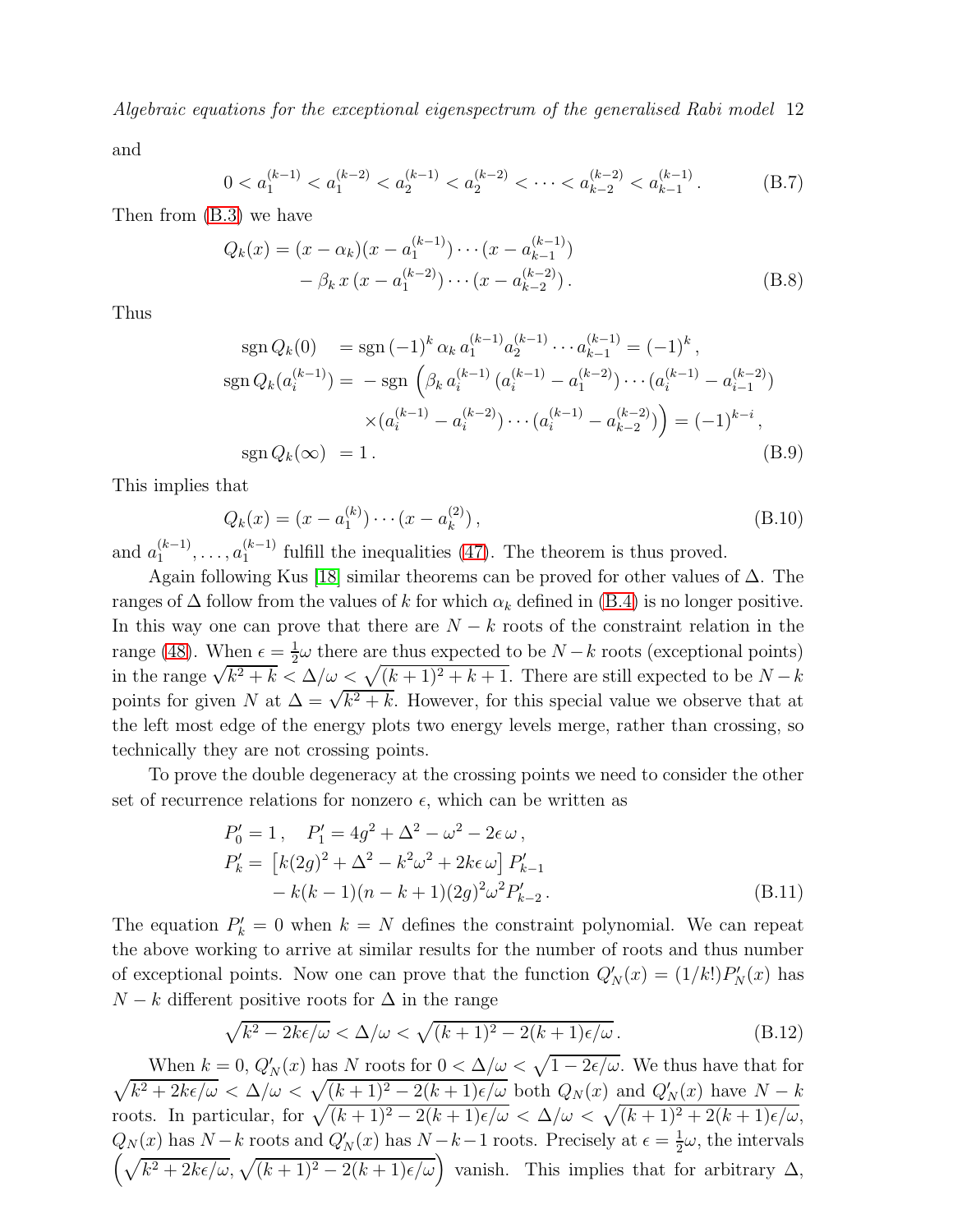$Q_N(x)$  has  $N - k$  roots and  $Q'_N(x)$  has  $N - k - 1$  roots. This is the situation seen, for example, in Figure 3. We have been able to show numerically that the roots of the polynomials  $Q_N(x)$  and  $Q'_{N+1}(x)$  coincide for all values of N when  $\epsilon = \frac{1}{2}$  $\frac{1}{2}\omega$ . The exceptional points are thus doubly degenerate at the crossing points. However, we have not so far been able to prove this analytically.

# <span id="page-12-0"></span>References

- <span id="page-12-1"></span>[1] Braak D 2011 Integrability of the Rabi model Phys. Rev. Lett. 107 100401
- <span id="page-12-2"></span>[2] Qing-Hu Chen Q-H, Wang C, He S, Liu T and Wang K-L 2012 Exact solvability of the quantum Rabi model using Bogoliubov operators Phys. Rev. A 86 023822
- <span id="page-12-3"></span>[3] Braak D 2013 A generalized G-function for the Quantum Rabi Model Ann. Phys. (Berlin) 525 L23
- <span id="page-12-4"></span>[4] Zhong H, Xie Q, Guan X-W, Batchelor M T, Gao K and Lee C 2014 Analytical energy spectrum for hybrid mechanical systems J. Phys. A 47 045301
- <span id="page-12-5"></span>[5] Maciejewski A J, Przybylska M and Stachowiak T 2014 Analytical method of spectra calculations in the Bargmann representation Phys. Lett. A 378 3445
- [6] Rabi I I 1936 On the process of space quantization Phys. Rev. 49 324 Rabi I I 1937 Space quantization in a gyrating magnetic field Phys. Rev. 51 652 Jaynes E T and Cummings F W 1963 Comparison of quantum and semiclassical radiation theories with application to beam maser Proc. IEEE 51, 89
- <span id="page-12-7"></span><span id="page-12-6"></span>[7] Haroche S and Raimond J-M Exploring the Quantum: Atoms, Cavities, and Photons (Oxford University Press, Oxford, 2006)
- <span id="page-12-8"></span>[8] Larson J 2013 Integrability versus quantum thermalization J. Phys. B 46, 224016
- <span id="page-12-9"></span>[9] Treutlein P, Genes C, Hammerer K, Poggio M and Rabl P, in Cavity Optomechanics, Aspelmeyer M, Kippenberg T J and Marquardt F (Eds.) (Springer-Verlag, Berlin, 2014) p 327
- <span id="page-12-10"></span>[10] Batchelor M T and Zhou H-Q 2015 Integrability versus exact solvability in the quantum Rabi and Dicke models Phys. Rev. A 91 053808
- <span id="page-12-11"></span>[11] Carneiro da Cunha B, Carvalho de Almeida M and Rabelo de Queiroz A 2015 On the existence of monodromies for the Rabi model [arXiv:1508.01342](http://arxiv.org/abs/1508.01342)
- <span id="page-12-14"></span>[12] Ronveaux A ed. 1995 Heun's Differential Equations (Oxford University Press, Oxford)
- <span id="page-12-15"></span>[13] Maciejewski A J, Przybylska M and Stachowiak T 2012 How to calculate spectra of Rabi and related models [arXiv:1210.1130](http://arxiv.org/abs/1210.1130)
- <span id="page-12-16"></span>[14] Zhong H, Xie Q, Batchelor M T and Lee C 2013 Analytical eigenstates for the quantum Rabi model J. Phys. A 46 415302
- <span id="page-12-12"></span>[15] Maciejewski A J, Przybylska M and Stachowiak T 2014 Full spectrum of the Rabi model Phys. Lett. A 378 16
- <span id="page-12-17"></span>[16] Judd B R 1979 Exact solutions to a class of Jahn-Teller systems J. Phys. C 12 1685
- [17] Reik H G, Nusser H and Amarante Ribeiro L A 1982 Exact solution of non-adiabatic model Hamiltonians in solid state physics and optics J. Phys. A 15 3491
- <span id="page-12-19"></span><span id="page-12-18"></span>[18] Ku´s M 1985 On the spectrum of a two-level system J. Math. Phys. 26 2792
- <span id="page-12-20"></span>[19] Ku´s M and Lewenstein M 1986 Exact isolated solutions for the class of quantum optical systems J. Phys. A 19 305
- <span id="page-12-13"></span>[20] Koç R, Koca M and Tütünküler H 2002 Quasi exact solution of the Rabi Hamiltonian J. Phys. A 35 9425
- [21] Zhang Y-Z 2013 On the solvability of the quantum Rabi model and its 2-photon and two-mode generalizations J. Math. Phys. 54 102104
- <span id="page-12-21"></span>[22] Braak D 2013 Continued fractions and the Rabi model J. Phys. A 46 175301

<span id="page-12-22"></span> $\blacksquare$  More generally the roots of  $Q_N(x)$  and  $Q'_{N+m}(x)$  coincide when  $\epsilon = \frac{1}{2}m\omega$ .